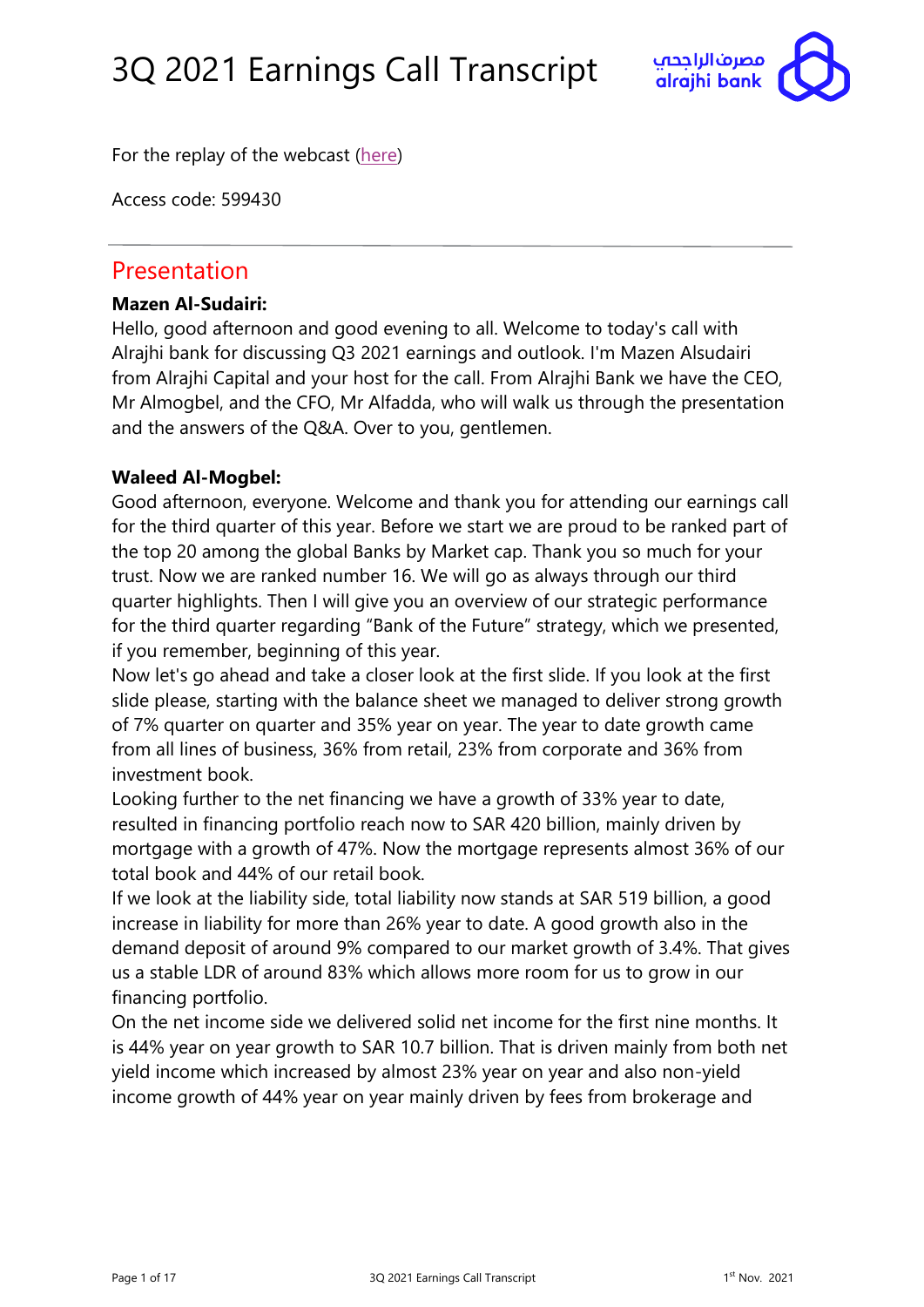

digital payments. Our total operating income now has increased 26% year on year and stands at SAR 18.8 billion.

Going to the third element, we continue to maintain best-in-class asset quality. Cost of risk now is healthy, standing at 62bps, driven mainly by a good recovery compared to 75bps FY 2020.

Additionally, we continue to maintain low NPL. It stands at 67bps compared to 83bps last year with a healthy coverage ratio of 307% compared to 293% last year. Lastly, the management has done a good exercise last year, if you remember, when we talk about zero-based budget to improve our efficiency that led to the improvement in our cost to income ratio by more 600bps, resulting in a cost to income ratio now of just above 27% compared to last year 33.4%.

If you allow me to move to the second slide, we are on track executing our bank of the future strategy. If you recall, we have four pillars. First is building on the core. We continue to focus on retail as a core banking business and we have seen a financing growth of almost 36% year to date and that growth in retail also, diversified from different types of retail products which our CFO will explain more in his section.

Additionally, we expanded corporate and repositioned ourselves. We have seen a financing growth year to date in corporates by 23% compared to a full year of last year of 7%. SME also is an integral part of our strategy, positioning ourselves as a bank of choice for SME. We have seen good growth in the first nine months of 47% year to date. Now SME represents 18% of our corporate book compared to 13% third quarter last year.

When it comes to the demand deposit. It has also been one of our priorities and as per the initial data from the central bank our market share has increased to 27.7%. One of the items that we focused on in building on the core pillar is our non-yield income as a percentage of our total operating income. It continues to increase, reaching 20% compared to the third quarter last year when it was 18%.

Second pillar of our strategy is outperforming our competition. Starting with customer experience, we maintain our NPS leadership at 72% compared to 66% last year. For the banking assets market share with the growth we delivered in the previous quarters we have reached a market share of 20% compared to last year, 16%. With regard to loyalty program, total customers registered currently have reached 3.5 million customers.

Our third pillar is strengthening of Alrajhi Bank's technology. We are continuously improving our digital channels. Digital to manual ratio currently stands at 89 to 11 compared to last year of 83 to 17. Online account opening reached 92% of the total retail account opening year to date.

The penetration ratio of mobile application within our digital customers stands at 91%. In addition also we have seen an improvement in our end-to-end digital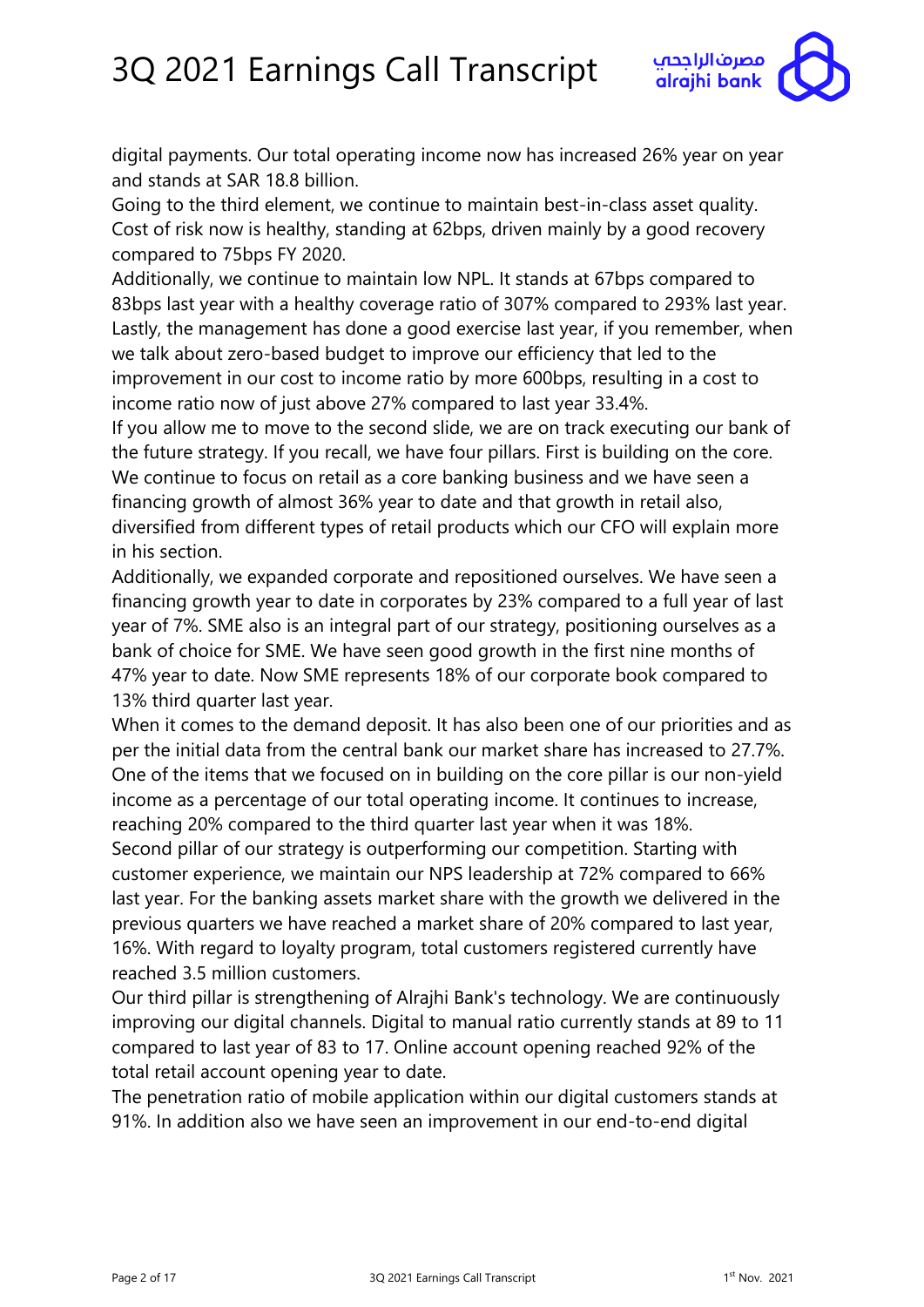

financing, which has reached 34% of our personal finance, applied and executed through our digital application.

For the operational excellence we have currently more than 360 bots. They are doing almost 39,000 average daily transactions in our back office operations. Our average transactions per month have increased now to reach almost half a billion transactions conducted in our IT infrastructure. This increased almost 37% year to date.

The last pillar of our new strategy is to focus on clients' needs and requirements. The number of active customers has reached 11.6 million in the bank. We provide our sales team with a 360-degree system to ensure we have a proper cross selling assisting them in all products and services we have and they might need.

Having said that, we continue to improve our payment solutions. Our point of sale terminal market share has reached now 32%.

If you allow me now to talk about one of our projects to execute our strategy which we have introduced in the last two weeks, our Fintech payment company, neoleap. If we go to slide number five, digital payments are forecasted to grow at double-digit rates in Saudi Arabia and that is driven by a young, and tech savvy population.

Also vision 2030 goal is to reach 70% and 80% of non-cash transactions by 2025 and 2030 respectively. Digital payment also has been gaining momentum in recent years thanks to the initiative from the KSA Government and the central bank initiatives.

Therefore, we have decided to establish our Fintech payment company which we call neoleap. Having said that, we believe neoleap is in a favorable position to win the payments market, leveraging on ARB digital expertise, ARB's leading market share in payments coupled with the largest customer base we have.

Moving to slide number six, the DNA and the culture of the neoleap are shaped by ambitious vision and mission. The value proposition is a one-stop shop that spans across the payments value chain with a focus on innovative products with best-inclass customer experience.

neoleap products offering are as follows. Number one is the acquiring, seamless in store and online payment solutions to all merchants. Number two, issuing debit, credit and pre-paid cards. Number three, digital wallets, simplifying money management to promote financial inclusion and literacy and the last one is the online stores, integrated solutions to build an online store instantly.

We are very optimistic about the future of the neoleap and we will continue to focus on delivering value for our customer and shareholder. As we move forward we will continue to provide you with more details related to the progress of neoleap and the future expectations and we will, inshallah, continue executing our strategy with more initiatives.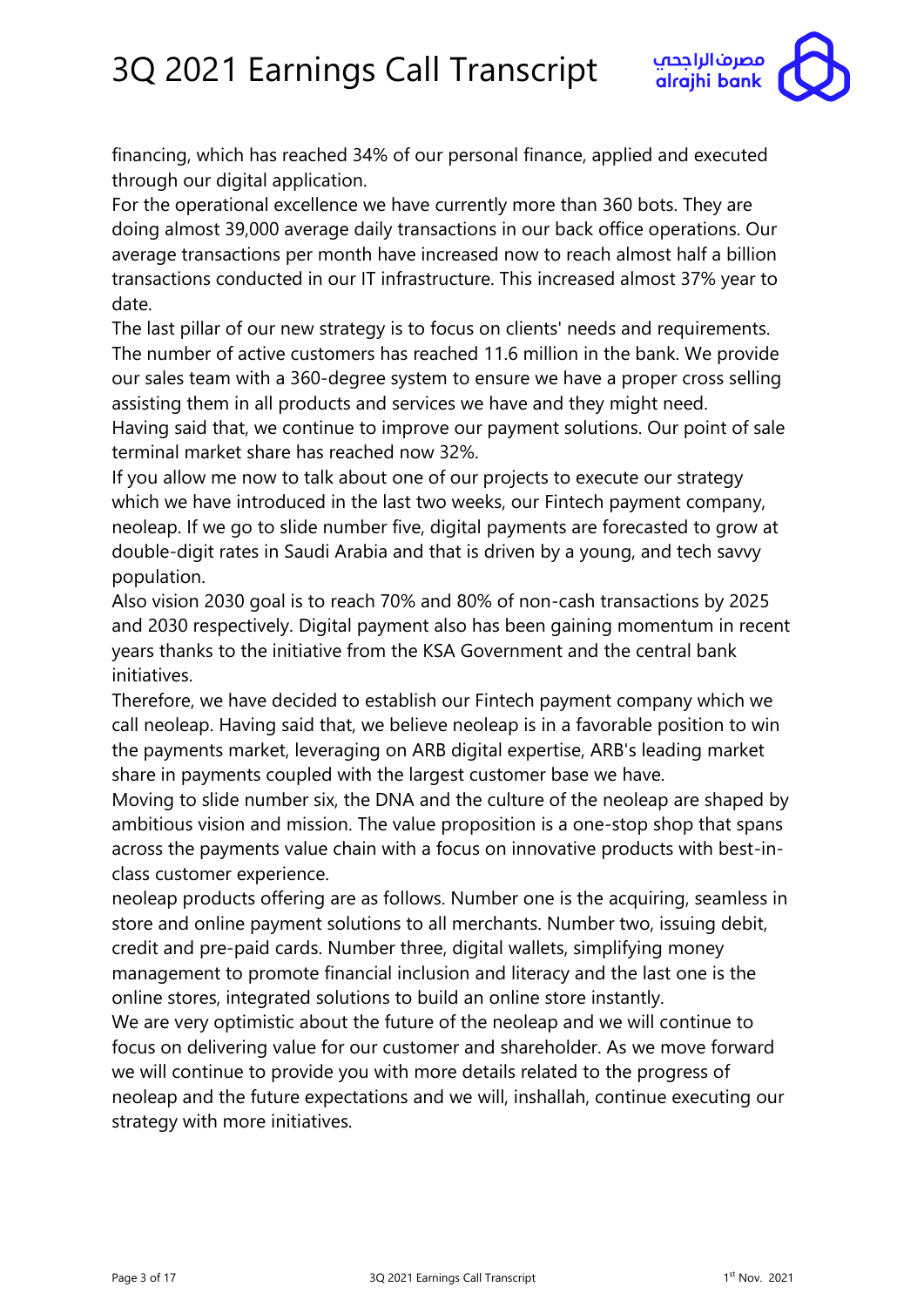

Now, if you allow me, I will hand over to Abdulrahman, our CFO, to give you a detailed update on our financial performance. Thank you so much.

### **Abdulrahman Al-Fadda:**

Good day, ladies and gentlemen. It is my pleasure to welcome you again to our earning call for Q3. I'm proud to present to all of you our outstanding performance for the nine months' result, where there has been good progress on our strategic execution.

Having said that, I will go over the financial performance very quickly, given that most of the information has already been shared via our earnings release post the results announcement, so that you can have further time during the Q&A session. To start on the balance sheet, our total assets have increased by close to 35.4% year on year, around 7% on a sequential basis. Our total balance sheet stands at 583 billion Saudi riyals. To bring analysis on the movement in our year to date assets, our total year to date assets have increased by 114 billion Saudi riyals, mainly driven by two components. Investments have grown by 36% year to date and secondly is on the financing, which has grown by 33% year to date and we will cover that in further detail in the following slide.

As far as the funding perspective our total funding has increased by 24.3% year to date and the main driver of our funding profile was in the customer deposits. Our total customer deposits have increased by 25% year to date.

The second component also to highlight is our total equity has increased by 5.5 billion Saudi riyal, ie, 9% and also to remind that so far, we have paid a cumulative dividend since the beginning of the year around six billion Saudi riyal.

Zooming in further into the main drivers of the balance sheet movement, our total financing portfolio stands at 421 billion Saudi riyal, close to 45% year on year improvement, around 8% on a sequential basis.

Retail portfolio stands at 81% of the financing portfolio versus 78% in the same period last year. To provide a further analysis on the top right-hand side of the slide, the year to date movement, as explained by Waleed earlier, we have seen a broad-based growth on all business lines.

Mortgage has increased by 47% year to date, ex-mortgage of the retail portfolio 37%, corporate 23% and finally SME is 47%. It's worth highlighting that our mortgage book stands at 153.2 billion Saudi riyal, which represents 44% of the retail book, around 36% of the financing book.

In terms of the customer deposits, 38.5% year on year movements, around 31 billion on a sequential basis. To further analyze the driver of the total customer deposit increase of 25% year to date our DDA has increased by 9.4% versus the market growth of around 3.4% year to date whereby the DDA market share stands at 27.7% a pickup of 220-basis-point market share.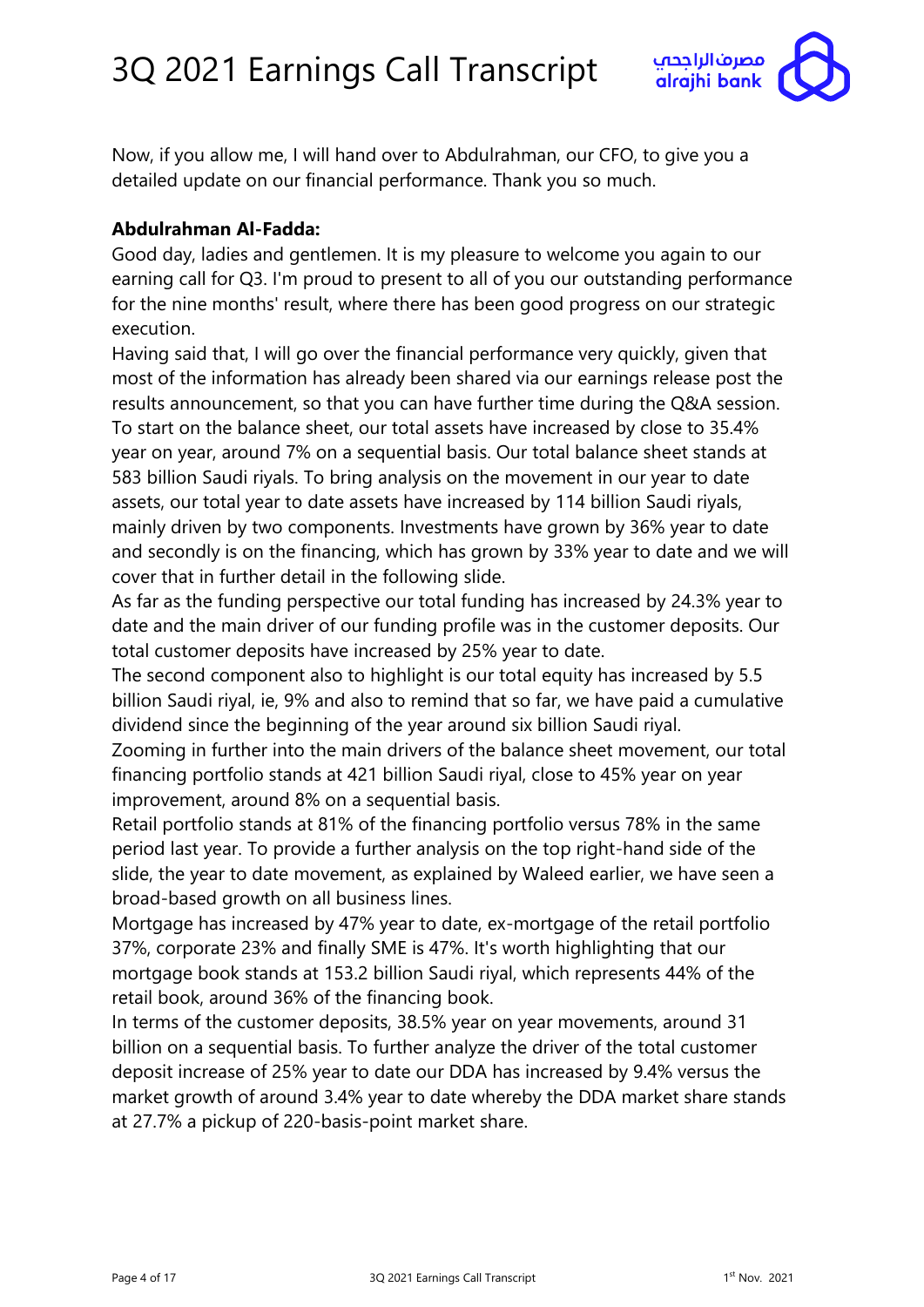

Time deposits have increased to 64 billion riyal year to date, mainly to support the growth that we have seen in the overall asset side. The key highlights on this slide are that we keep leveraging from our network and digital franchise to grow our financing book as well as the funding book whereby we're making good progress in executing our bank of the future strategy.

If we move into the profitability section, our quarterly net income growth, around 43% year on year, 5% on a sequential basis. To bring you the drivers of our net income, 43.7% growth year on year, they were as follows. Our NII has increased by 23%, non-yield income 44%, our operating expense 3% higher year on year and finally our impairment around 9% higher compared to the same period last year. It's worth highlighting that our pre-provision profits have shown an increase of 38% year on year.

On the bottom right-hand side of the slide we can see the sequential growth, 3% on the yield income, 6% non-yield income. Expenses were almost 1%, which will bring the pre-provision profit growth of 5% on a sequential basis and impairment were close to around 2%.

If you move on to further analyze the net income driver, I will start with the operating income. Operating income on a quarterly basis has increased by almost 28% and stands at 6.6 billion Saudi riyal. If you analyze the period's operating income we have seen a growth of around 26.4% increase in operating income. The operating income growth was mainly driven by two main line items. First, on the yield income, despite our average earning assets having increased by 28% year on year, our NII has only increased by 22.5% due to the NIM contraction. Secondly, fees have increased by 57% year on year and the main drivers, as mentioned earlier by Waleed, were the following. First, brokerage revenue. Average daily volume in Tadawul has increased by 32% year on year and our host of the call Alrajhi Capital have managed to further increase the market share by 110 basis points which stands at 19.6% year to date. Second contributor of the growth in the fee income was on the payments revenue and the reason for the growth in the payments revenue three main reasons. First, we have seen an increase in the consumer spending as per SAMA data, around 12% year on year. Second, we've seen a further acceleration of the positive migration to the cashless payment method whereby ATM withdrawals have gone lower by 6%, point of sale volumes have increased by 38%, e-commerce has increased by 95% year on year. Finally, we managed also to increase our acquiring business market share. It stands at 32.3% in Q3 versus 27.5% in the same period last year.

On the NIM, 40 basis point contraction on a year on year basis and the driver of the NIM contraction, you can see on the bottom right-hand side of the slide, around 26 basis points due to the retail financing.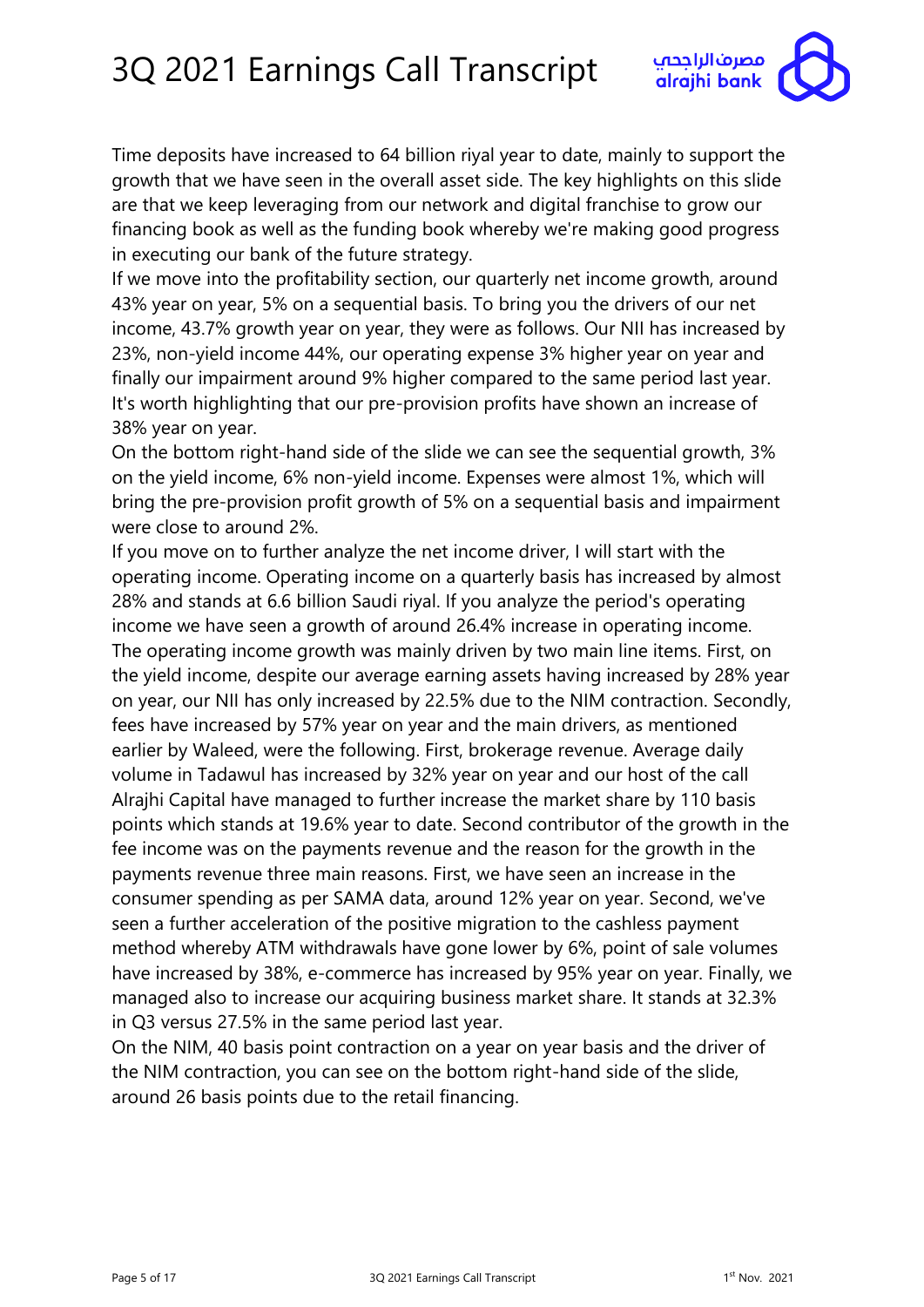

If you recall, mortgage origination rates have dropped by a cumulative 160 basis points compared to 1st June 2020 due to capping the SRC rates. Secondly, we've seen an aggressive competition into the retail financing since the beginning of the year.

The second main component is on the corporate and treasury side, where we have seen 8 and 12 basis points' contraction on the NIM respectively. This was due to the fact average SAIBOR have contracted by 51 basis points year on year. Third, cost of funds has increased by 6 basis points. This is due to the fact that we have increased our time deposit year to date by close to 64 billion riyal in order to support the growth in the financing book. Finally, 11 basis points as a management action to be able to counter-impact the NIM drop that we have seen. The management action could be classified into the following. Change in mix, retail representing 81% compared to 78% the same period last year, and the second main driver was optimizing our non-average earning assets.

To summarize, focusing on the key pillars of the strategy and leveraging on the execution capability position us very well to deliver a strong result for the first nine months.

To move on and analyze the second driver of the net income growth on the operating expense, our operating expense, 1.8% for the quarter compared to the same period last year and 1.4% on a sequential basis. As you can see on the top right-hand side of the slide, our total Opex for the period increased by 3.2%. There are two main drivers for the increase on the opex. First, the staff costs, which have increased by 4.8%. This is to support the growth that we have seen in the overall balance sheet growth of 35%. Second reason is on the G&A, where we have seen an increase of around 2.2% year on year movement. This is whereby we've seen higher transactions close to 53% year on year growth and also the second impact is the VAT increase from 5% to 15%, which came into effect on 1st July 2020. On the cost to income ratio, our cost to income ratio stands at 27.2% and we have delivered 610 basis points improvement in our cost to income due to the positive Jaws between the growth in our operating income of 26.4% versus the growth in our operating expense by 3.2%.

So to summarize, while we continue to grow our balance sheet, transform our technology, improve our customer experience and digital offering we are focusing as well on optimizing our cost base and further improving the efficiency accordingly.

Asset quality, cost of risk stands at 62 basis points versus 78 basis points at same period last year. Our NPL has increased by close to 17.5% compared to the same period last year. Nevertheless our NPL ratio stands healthy at 67 basis points, no material change from Q2 and an almost 16 basis point improvement compared to the same period last year.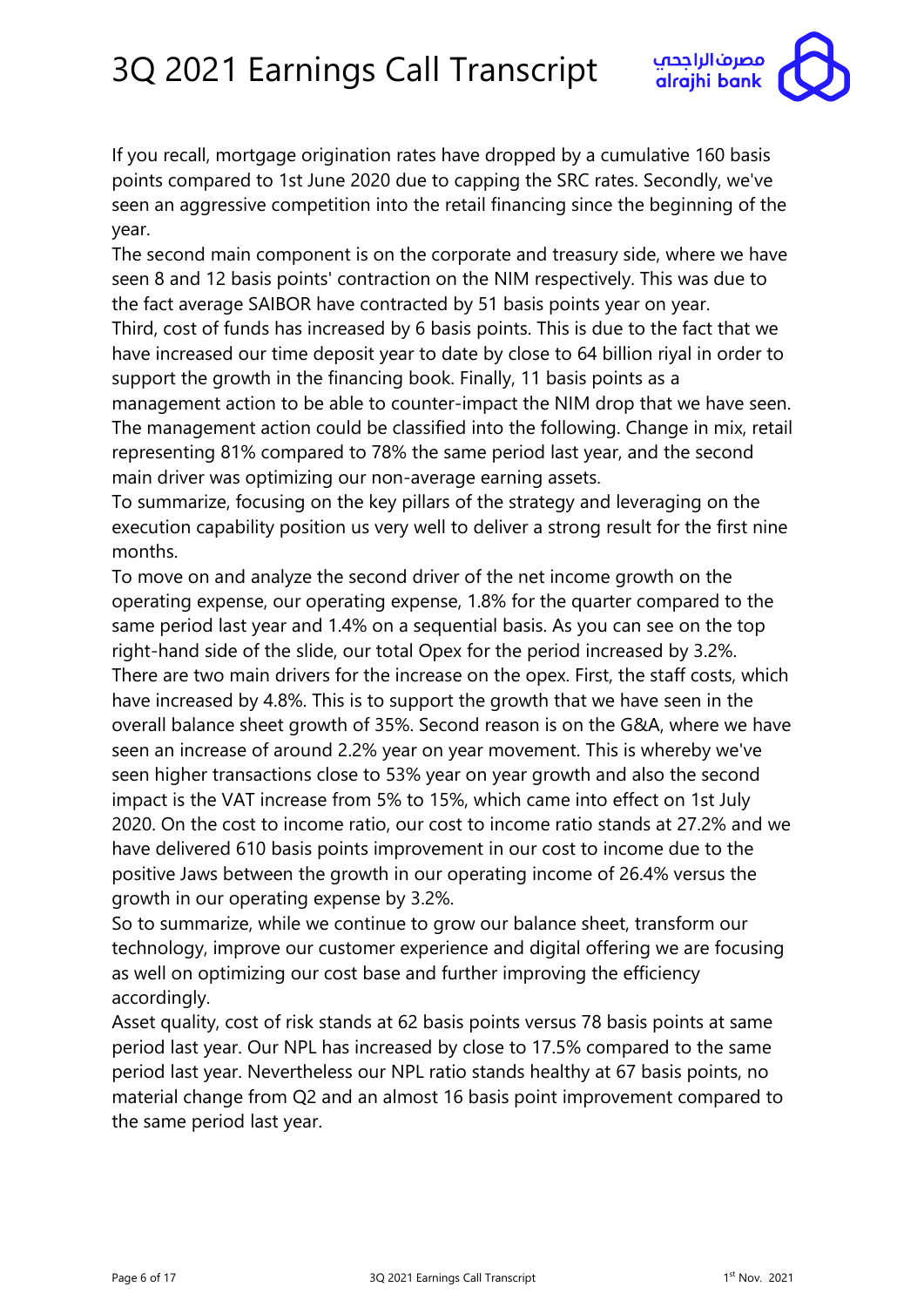

Finally our NPL coverage stands healthy at around 308%, which is well ahead compared to the industry in Saudi Arabia.

To move on, our net impairment charge for the quarter of almost 28% due to the increase in the financing portfolio, around 1.7% on a sequential basis. To analyze further, as you can see on the top right-hand side of the slide, our total net impairment charge has increased by 8.6%.

It's worth highlighting that the gross charges have increased by 13%. Nevertheless our recovery has improved by 21%. That negated the growth in the gross charge. Our stage one exposure, still healthy, 97% of the overall financing portfolio. Our stage coverage again still steady and healthy, stage one at 86 basis points, stage two at 30% and finally stage three at 81%. So, although we have a strong financing portfolio growth year on year but we didn't compromise on our prudent risk management, nor the credit quality and we keep maintaining adequate provision and coverage accordingly.

The liquidity position remains healthy and within regulatory requirements. It's worth highlighting that the actual LDR is at 82.7% versus the headline LDR of 88%. the difference is due to the SAMA definition on the way that we calculate the customer deposits benefit.

Finally, in Q3 we got almost four billion Saudi riyal of a free deposit from SAMA as a compensation for the DPP program, whereby the total free deposit from SAMA stands at 7.6 billion Saudi riyal with various maturity. LCR and NSFR are still at a healthy level, above the minimum regulatory requirement.

On the capital side, our total RWA has increased by 31% year on year, mainly driven by the growth in the credit risk RWA due to the growth in the financing portfolio. Our RWA density as of Q3 stands at 67.9% versus the same in Q2 of this year. Total capital has increased by 22% year on year. This is due to the fact that, as you recall, in Q2 we add back SAR 2.9 billion of the IFRS9 transition adjustment, which will start amortizing on a straight-line basis from 2022 for three years. Our tier-one capital stands at 16.8% as of Q3, around 119 basis points lower compared to the year end. I would like also to highlight the drivers of the 119 basis-point reduction in our tier-one capital on the bottom right-hand side of the slide where 171 basis points of an internal capital generation has been delivered since the beginning of the year.

Finally, the bank's delivery of both a record quarter as well as a record period income has further improved our key return matrices. Our RORWA stands stable at almost 4%, earnings per share for Q3 1.52 riyal, for the period it's 4.29 versus 2.99 in the same period last year.

We've seen also a further improvement in our return on equity which stands at 23.6%. Finally our ROA still stable at 2.72%.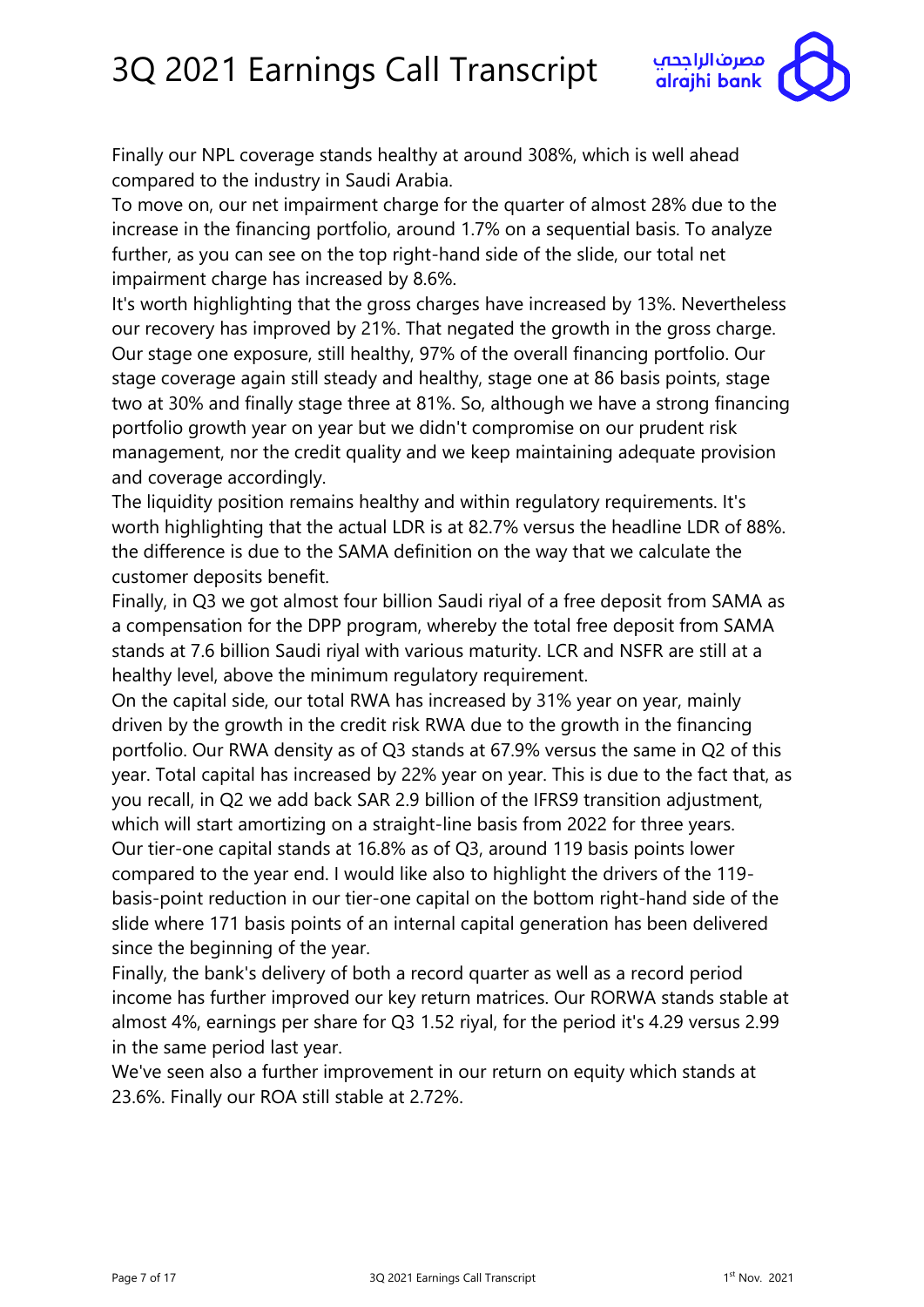

Taking into consideration the delivery of the last nine months as well as our forecast and what we have seen on the ground, we have upgraded our guidance on the financing portfolio to be in the range of 38% to 41%.

We have also downgraded our NIM guidance to be in the range of 45 to 55 basis point contraction. Our cost to income ratio, we are upgrading the guidance to be below 28% and the rest of the ratios we kept them unchanged accordingly. Waleed, back to you.

### **Waleed Al-Mogbel:**

Thank you, Abdulrahman, for the financial performance overview. We had, as you mentioned, a record quarter and a record first nine months. Alrajhi Bank maintained a track record of earning per share, ROE growth combined with a healthy delivery on a few line items such as NIM, fee as a percentage of operating income, cost-efficiency, cost of risk.

Also best-in-class balance sheet metrics such as liquidity, capital and stage coverage. Agile and performance-driven culture that supported us to execute the key pillar of our strategy and outperform the competition.

We have been a key player also to support the Kingdom 2030 Vision initiative, such as home ownership, private sector contribution to the GDP, digital economy and payments.

Having said that and as part of our new identity we will continue to drive excellence and encouragement to go beyond the unthinkable with a target to create a financial ecosystem of the future for new generations through a constantly improved experience and exciting possibilities.

Now we will open the floor for a Q&A session. Operator, back to you.

### **Operator:**

Thank you. As a reminder, if you would like to ask a question and you've joined us on Webex please use the raise hand icon in your reactions tab. If you've joined us on the audio conference through a telephone please press \* followed by 1 on your telephone keypad. If you've joined the audio conference via the web please press the request to speak flag icon.

When preparing to ask your question please ensure that your phone is unmuted locally. Our first question comes from Naresh Bilandani of JP Morgan Chase. Naresh, please go ahead.

### **Naresh Bilandani:**

Hi. Thank you very much for allowing me the opportunity to ask questions. It's Naresh from JP Morgan. I'm sorry. I don't have any questions on Q3 actually. All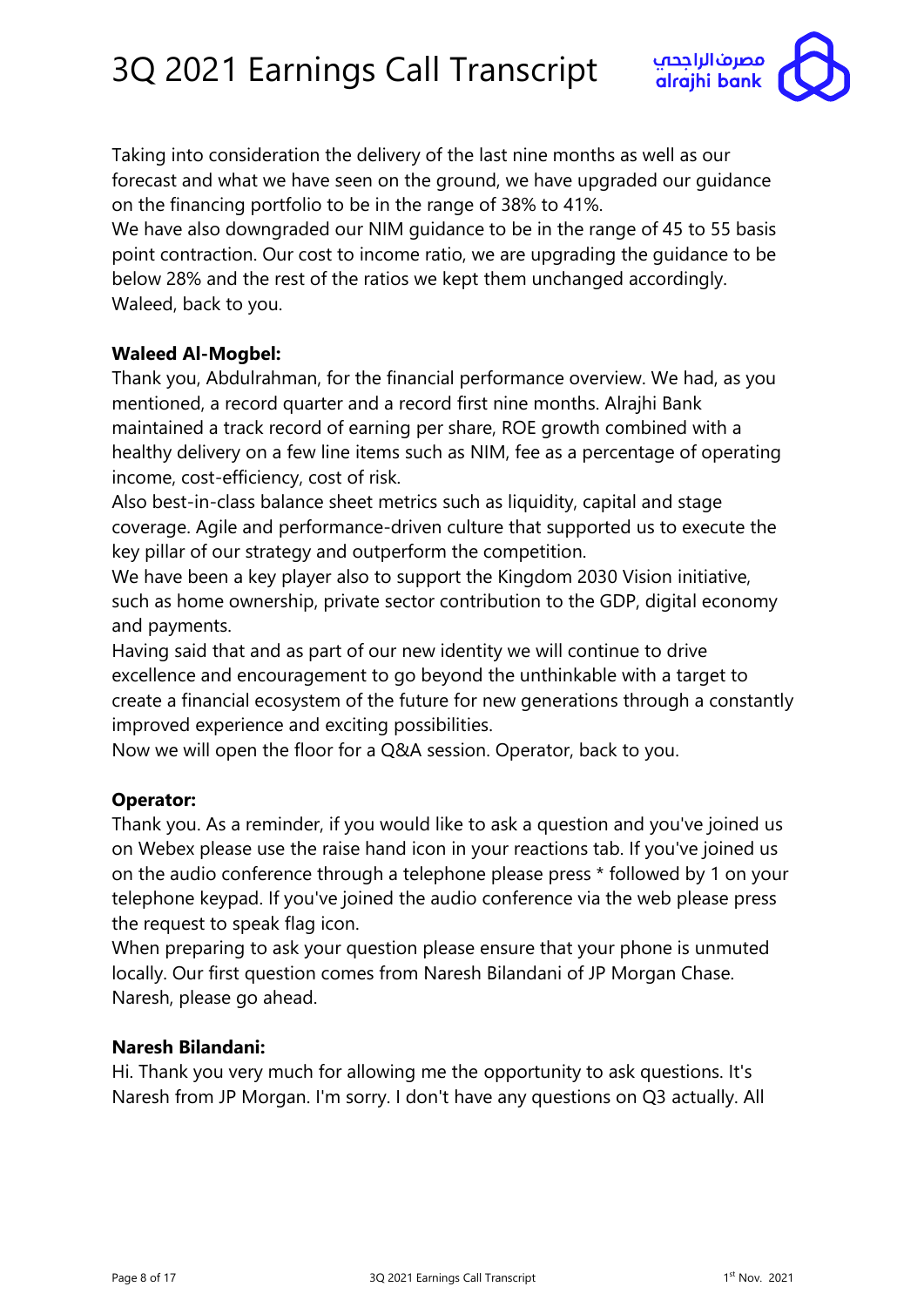

my questions are going to be on neoleap only so I would appreciate if you could just provide some insight.

The bunch of questions I have are as follows. What's the plan first of all with regards to the current issuer processing and acquiring business that sits in your franchise, will neoleap take these over from Alrajhi currently or what's the plan there? Just trying to understand how neoleap fits into the existing profile. My second question there is when you talk of third-party processing business, as you mentioned in the presentation, is it fair to think that the success of such an exercise can come only if this entity, ie, neoleap, is truly independent from Alrajhi, or is that not right? In this regard would you say you have plans to hive off this entity from the core franchise or is that not in your immediate plan? That's the second question.

The third is, I'm just keen to understand, what value do you see from launching a digital wallet which by its capabilities is looking head-on with STC Pay? Is this just a competitive response or do you see the customer usage shifting more to static wallets like UR Pay?

Finally just keen to hear your thoughts on how should the street look at neoleap as an entity over the medium term, say three to five years from now? It would be great if you can share even the roughest ideas that you have in terms of what kind of financials we're looking at, the revenues or the volumes or the target profitability contribution, anything that you can throw some light on neoleap. That would be super-helpful. Thank you.

### **Waleed Almogbel:**

Thank you, Naresh, for your questions. Naresh, I couldn't write all of them but I hope Abdulrahman, our CFO, will cover some of these questions. Also we have Adel, our CEO of neoleap. Also he will cover some of these questions.

Just one thing to remind you, our strategy, bank of the future, focuses on new clients' needs. We have mentioned in our strategy, develop best payment solution so our strategy for neoleap currently is not shifting the payments from the bank to the company.

neoleap has a completely separate, different strategy, completely separate and different culture and innovative products, development of these products outside the bank. We believe in the digital payments coming to serve the new generation and digital savvy so that's the reason why we established neoleap.

The second question, I think Adel can give a view on this.

### **Adel Alrajhi:**

Thank you very much for your question and the first time we mention, the neoleap will shape the future of the payments of the Saudi market and this is a very important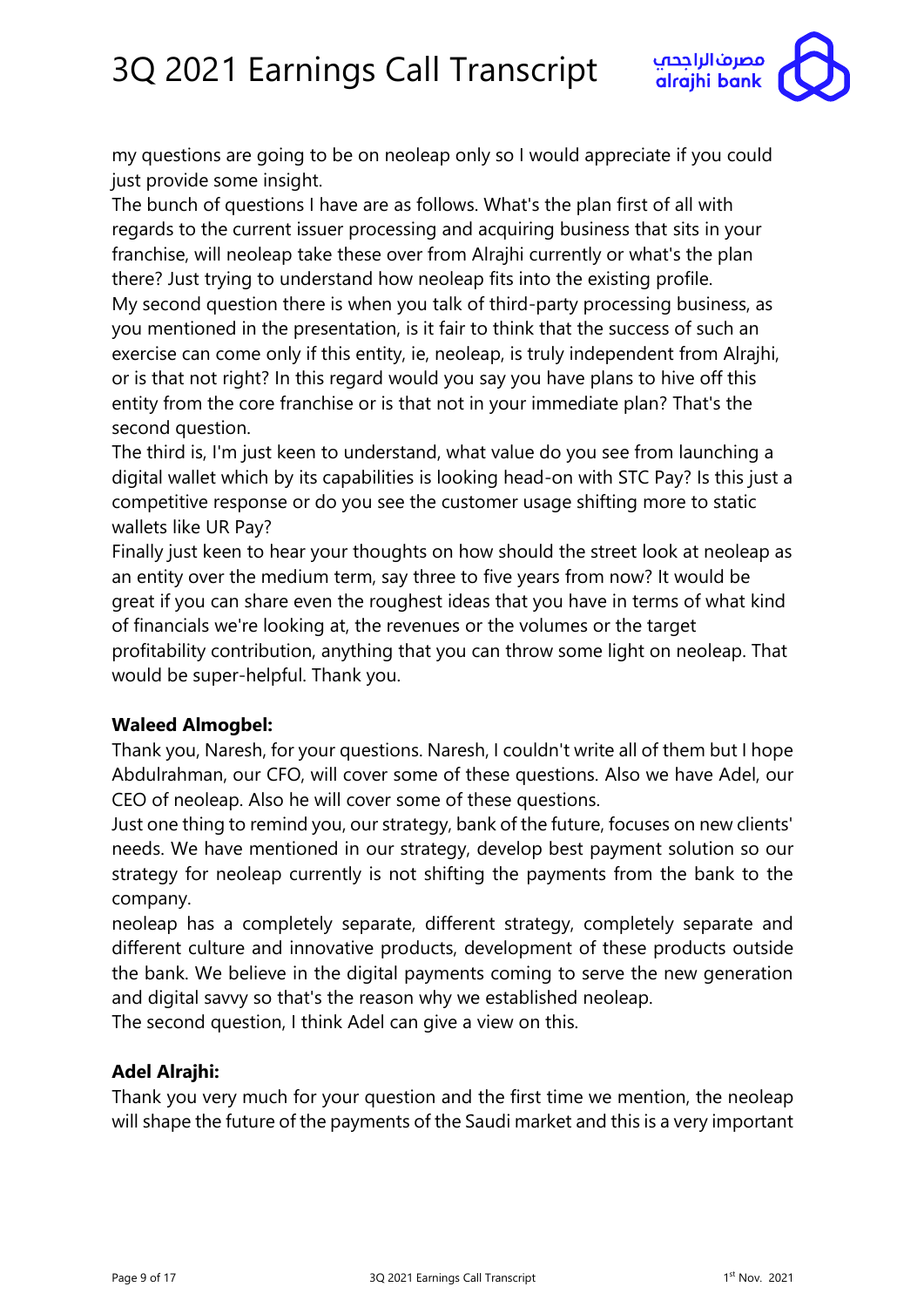

statement as a vision. We decided to have an end-to-end solution and one of our solutions is to have card processing or third-party processing and we see the gap.

There is a huge gap in the market for third-party processing and there are huge opportunities on this product itself. This is why we've built the third-party processing, to focus on the Fintech and on the banking coming from outside the Saudi market and also for the financial institutions. This is mainly for third-party processing.

For the wallet side, when we started building the wallet we think not to compete only in the payment or to react to competition. We try to build a super app for daily usage of the wallet.

This is mainly to build the wallet and to acquire non-Alrajhi bank and also the mass customer from Al rajhi bank.

#### **Waleed Almogbel:**

Naresh's fourth question - I think Abdulrahman will cover it.

### **Abdulrahman Alfadda:**

Naresh, like you are excited about neoleap. We're also even more excited about the future of neoleap. We believe the payments business, as has been highlighted by Waleed and Adel and given also the positive migration to the payment landscape we're quite excited about the future outlook of neoleap in terms of leveraging from the biggest market share in the acquiring business, also biggest market share on the issuing side, leveraging from the know-how and serving the mass customer and building an app to increase the touchpoints with our customers to create a further opportunity for us to cross-sell.

So in a nutshell we're quite excited about this and we believe that there is a further room for us to grow and focus on the payment leadership in line with our bank of the future strategy.

#### **Naresh Bilandani:**

Okay. Thank you very much for sharing some of these thoughts, Waleed and Abdulrahman. The final point - how should we think of the size of neoleap or is it still too early to make a call? Is there any medium or longer-term projection that you have even on the market share or the profitability or the contribution to the core banking franchise that you intend to achieve? Are there any thoughts that you can share on that?

I do have multiple follow-up questions but maybe just to round it off and allow others to ask the question, could you also throw some light on the tech platform on which these offerings will be based? Will these ride on the existing rails or will you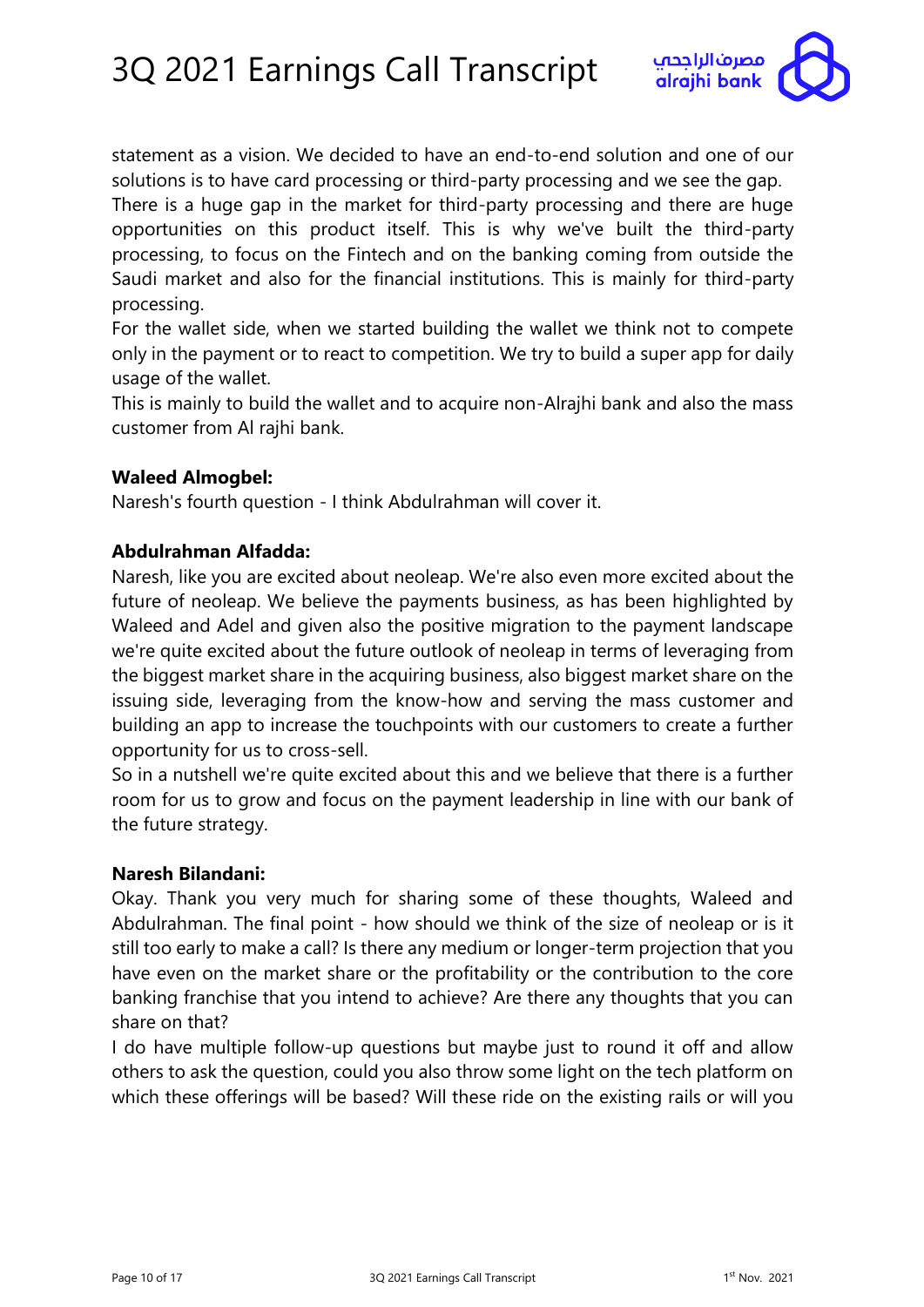

invest in developing or acquiring a new platform where these offerings are going to be launched?

### **Waleed Almogbel:**

Naresh, as Abdulrahman mentioned, we are very excited about the future of neoleap and if you talk about the size right now, we talk about the whole market. There is a huge transformation happening in the country in terms of the payments, the new generation. It encourages us to go and create neoleap.

In terms of acquisition or for the platform or other companies we are not thinking about that right now. As you know, Al Rajhi has always believed in organic growth. Thank you.

### **Naresh Bilandani:**

Okay, thank you very much.

### **Operator:**

Thank you, Naresh. Our next question comes from Waleed Mohsin of Goldman Sachs. Waleed, your line is open. Please go ahead.

#### **Waleed Mohsin:**

Good afternoon. Thank you very much for the presentation and congrats on a record set of results and the establishment of neoleap. Three questions please from my side. One, we've been discussing this in the prior calls as well but I just want to ask again.

Your new origination market share keeps increasing and I think in this quarter you had a 55% new loan origination market share and your second-best competitor was at 10%. I just wanted to see what you're seeing on competition. What are you doing differently? It clearly seems there's a big gap in terms of new origination.

You've always been one of the leaders but the gap was much lower. Historically you used to take 20, 25% of new loans but this gap continues to increase. I'm just curious to hear what's changed again in the last quarter because the gap has widened.

Secondly if I look at your CASA ratio it's still one of the highest in the sector but obviously dropped from 93% last year to around 76%. I wanted to understand if your deposit gathering strategy's changing. Is it just a matter of less demand deposits available in the market or are you trying to match the tenure given that you're writing more longer-dated assets so you're trying to match it with the time deposits?

Just linked to this, this is the lowest CASA ratio we've seen for you in a long period of time so curious to hear that once rates start going up, what you see as the normalised CASA ratio for the bank.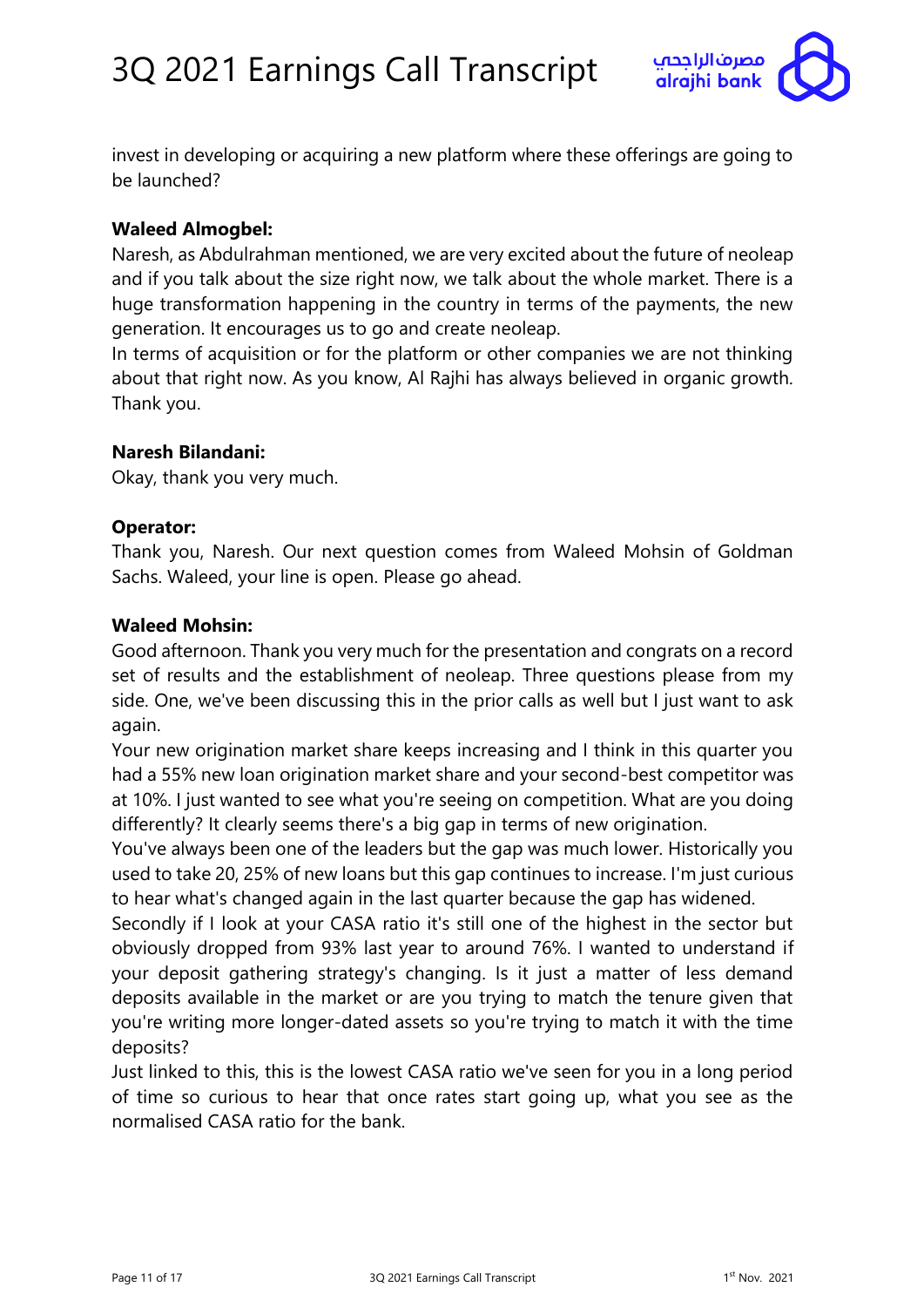

Then finally we saw a little bit of a slowdown in corporate origination. This is obviously not a Rajhi thing but more a sector-wide phenomenon. I wanted to get your thoughts on the outlook for corporate lending and what you're seeing in the fourth quarter and your outlook for 2022. Thank you.

### **Waleed Almogbel:**

Thanks, Waleed, for your questions. I will answer number one and number four. Abdulrahman will cover numbers two and three. In terms of the loan origination in the third quarter compared to the market, you remember in the beginning of our strategy we believe in having a strong and best customer experience plus improving our operation and TAT in addition to using our data, customer base, machine learning and AI, which helped us to have such good growth in loans in the quarter. Actually it started from the fourth quarter last year so that's the main reason for this growth.

Question number four for the corporate, the growth in corporate is 23% from the beginning of the year. We see this as good growth and very strong growth compared to the market growth. We are optimistic for the fourth quarter as one of our strategies is to position ourselves in corporate and SME.

However, we should remember that we are a retail bank and our focus is on our strength which is the retail segment. Abdulrahman.

#### **Abdulrahman Alfadda:**

Thank you, Waleed, for the questions. Yes, we've seen CASA as a percentage of the total customer deposits has gone lower but I would also like to remind you, since the beginning of the year, our CASA has grown by 9.4% versus the market growth of 3.4% so we managed to grow at three times the market which has resulted in a further improvement to the market share.

Nevertheless internally, we don't have an internal target in terms of CASA as a percentage of overall customer deposits. It's based on where are the opportunities for further growth. This year has been an exceptional year in terms of growth in the financing book of 33% year to date and also subsequently we've managed to upgrade our guidance.

So we've taken this as a benchmark to be able to see where are the growth opportunities. Nevertheless I think it's very difficult for me to be able to answer where we project CASA will evolve over the coming years. I think there're multiple factors, one at the macro level nevertheless and I think we've seen a further improvement at the macro level.

Q3 budget results came in yesterday. For the first time since Q1 2019 the budget has shown a surplus so we are quite optimistic about the overall deposits within the banking system. That's at the macro level and even internally in the bank focusing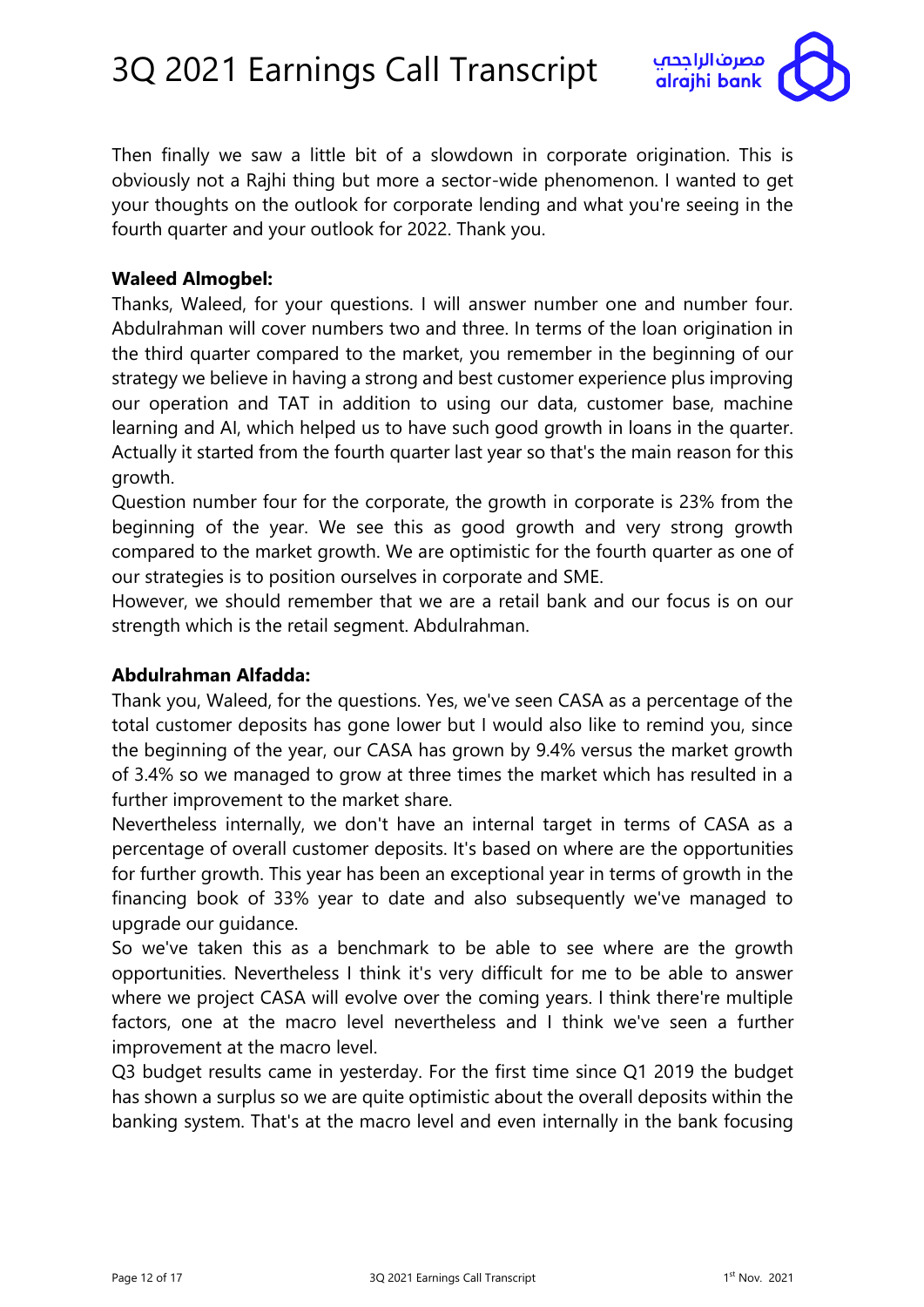

on growing our CASA has been a part of our DNA since the bank was established few decades. Thank you, Waleed.

### **Waleed Mohsin:**

That's very helpful. Thank you, Abdulrahman. Thank you, Waleed. Thank you very much.

#### **Operator:**

Thank you, Waleed. Our next question comes from Shabbir Malik of ESG Hermes. Shabbir, your line is open. Please proceed.

### **Shabbir Malik:**

Hi. Thank you very much and congratulations on a good set of results. A couple of questions from my side, the first question on neoleap. I was wondering if you could provide some data on how much volumes does neoleap or the payment company manage, any indicator of that and what kind of revenue or take rate is generated on those volumes? If you can share that it would be very useful.

My second question is on CASA. You've highlighted that you've grown at three times the market rate. I just want to understand, is this mostly driven by the retail segment or is it also cash management, corporate-driven, this growth in CASA?

Typically with retail CASA it tends to be small, granular sums of deposits and typically these grow gradually over the coming years so can we expect this growth to further expand in the coming years as these customers increase their deposits with the bank and can potentially improve your CASA over the medium to long term?

Finally I have a question on the SAMA deposits. Can you highlight how much of those deposits are liquidity-related and how much of those are deferral-related and what kind of maturities should we expect for these deposits? Thank you.

#### **Abdulrahman Alfadda:**

Thank you, Shabbir. For the first question related to any data on neoleap, unfortunately we're not in a position to disclose that information. Nevertheless rest assured that from a management perspective we are taking it seriously, we are quite excited about it. We have made a lot of investments since last year to be able to be proud of launching neoleap as a complement to the payments and building an ecosystem around the customer to be able to further improve the cross-sell opportunities.

The second question related to the CASA. I think what we have seen, Shabbir, is a broad base whether it's been from a retail customer, as well as given that we have also increased corporate portfolio and our colleagues in the corporate banking have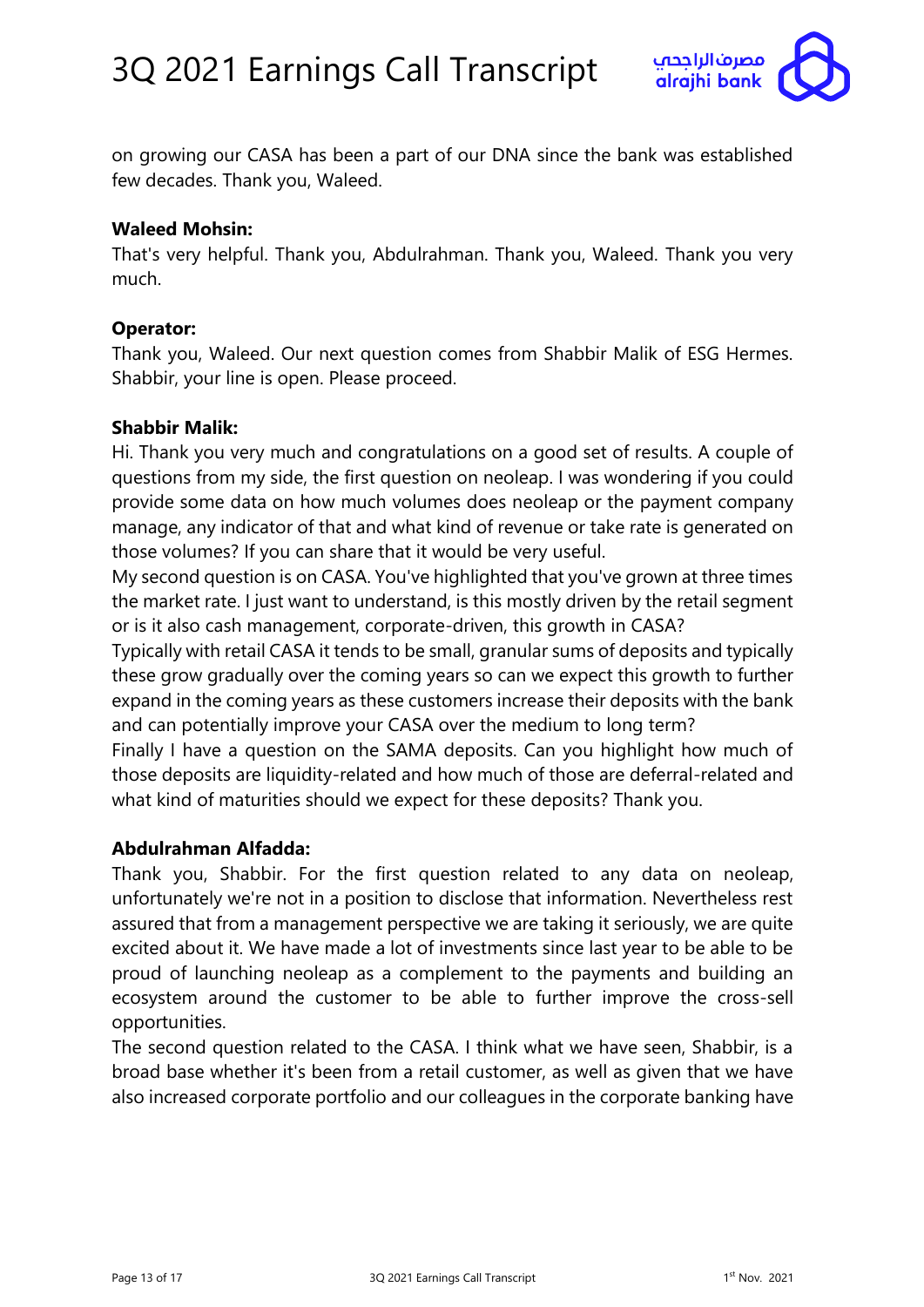

also managed to further improve the cross-sell, that also comes with a further growth in the CASA.

So I think it's a combination of the two and I think maybe the key highlights, Shabbir, we're leveraging on one of the best-in-class digital mobile offerings that has helped us to be able to grow the number of customer base.

We managed to further acquire a new customer base since the beginning of the year. As Waleed mentioned at the beginning, close to 90% of all the current accounts that have been opened since the beginning of the year were from our mobile offering so we're leveraging from the investment that the bank has been doing since five years ago.

Further, to answer the last question, as I mentioned earlier, the total deposits that we have from SAMA are SAR 7.6 billion. This is all as compensation for the DPP program. There is no general liquidity. If you recall, there was a general liquidity. That has expired in June and extended for three months but as of 30<sup>th</sup> September SAR 7.6 billion is the compensation for the DPP program with various maturities, between 1.5 years and three years.

### **Shabbir Malik:**

Thank you.

### **Operator:**

Thank you, Shabbir. Our next question comes from Nauman Khan of SNB Capital. Nauman, please go ahead.

### **Nauman Khan:**

Thank you and congratulations on your excellent results as well. Just a couple of questions, one on the mortgage theme. I think mortgages, you have been guiding for 30% CAGR for yourself as well. More recently with what we've seen in SAMA report the mortgages have decelerated slightly from a peak of about 17, 18 to a 12 billion run rate.

If you can highlight the reasons why do you think the markets have slow down and as you said earlier in your previous call that it was seasonal, do you still think it is seasonal or is this the new run rate for new mortgage originations? One. If you can answer this then I can ask my second question after that.

### **Abdulrahman Alfadda:**

Thank you, Nauman. First of all I think we've been giving a heads-up to the market earlier that we are expecting probably a seasonality impact that is impacting Q2, which we have seen. The mortgage origination in Q2 was close to around SAR 30.3 billion versus SAR 46.7 billion in Q1.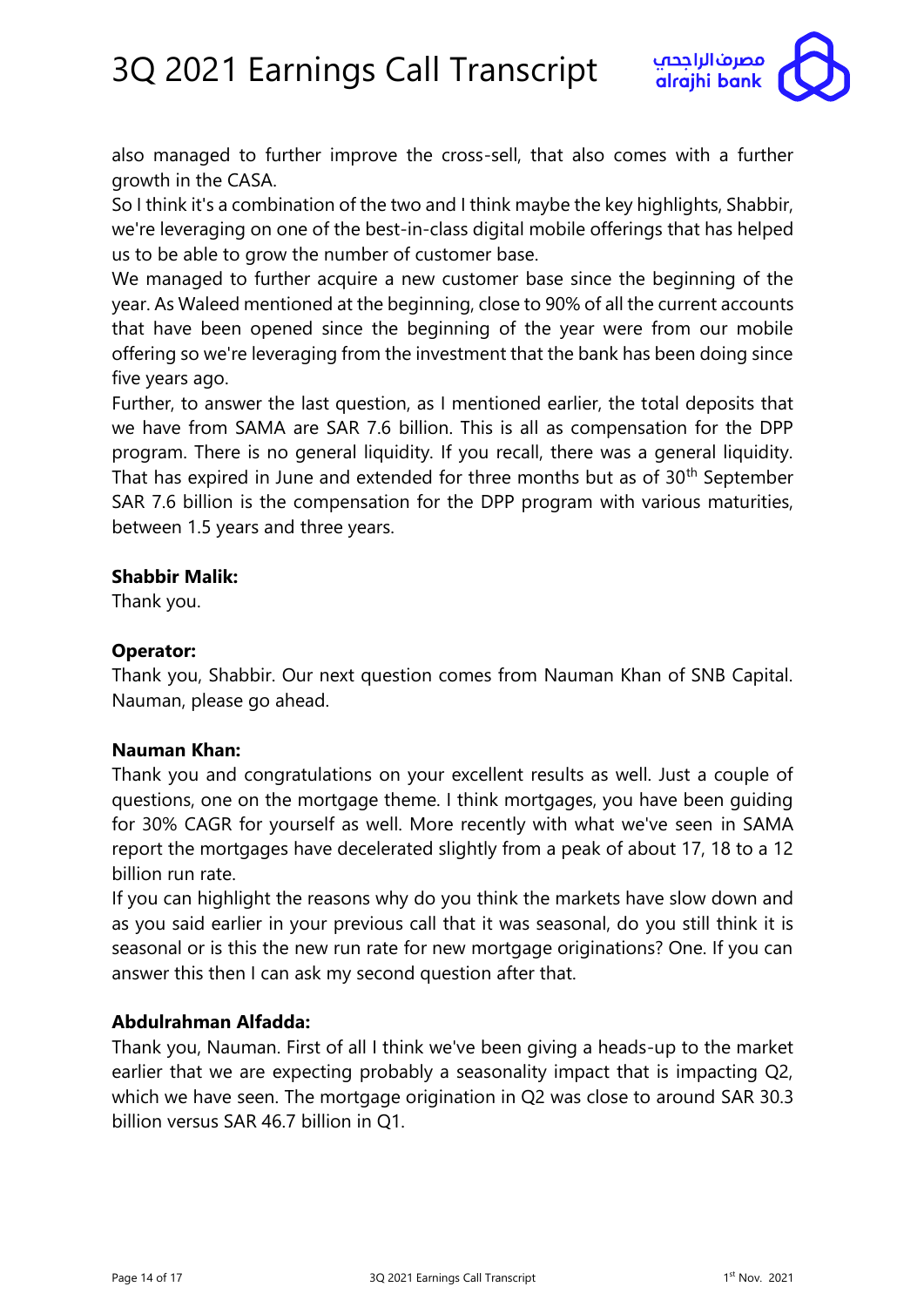

Also we have guided that we expect further improvement. Sector total Q3 mortgage origination is around 33.7 billion so that's in the short term. I think we retreat our earlier forecast on the mortgage growth for the entire market to be 30% on a CAGR basis for 2021 until 2023, front-loaded in this year.

Alrajhi Bank have managed to grow our mortgage book by 47% year to date and I think from our perspective we don't see any reason to change that view that we have in our minds. It's basically watching the development into the streets and with the various discussions that we're having with all the ecosystem related to the mortgage. So, long story short, we still retreat our forecast of 30% CAGR growth for the entire market from 2021 until 2023, front-loaded in this year.

#### **Nauman Khan:**

My next question is about your CASA as well, your current account. As you said earlier, despite the fact that you have grown the market by 3%, three times what the market's grown by, your current account deposits came down as a percentage of total deposits quite significantly.

Do you think there is a constraint on the market and going forward do you have any strategies to counter that? For example a lot of other banks have started their Sukuk program so are you considering something of that sort just to stabilize the funding base as well?

#### **Abdulrahman Alfadda:**

Yes, Nauman. As I've mentioned probably in a couple of earning calls in the past we have analyzed several options to be able to manage our asset and liability duration mismatch and also to further improve the capital position if required.

Those options have been analyzed and we are ready as and when we believe it's the right time to tap into one of the options that we have in the most economical value that has a further improvement into the shareholder value of the organization. Thank you, Nauman.

#### **Nauman Khan:**

Thank you. I think this is all from my side. Thank you guys.

#### **Operator:**

Thank you, Nauman. Our next question today comes from Aybek Islamov of HSBC. Aybek, your line is open. Please go ahead.

#### **Aybek Islamov:**

Thank you for the conference call. I guess I would like to circle back on neoleap and just to understand, are you transferring any intangibles, any assets for example on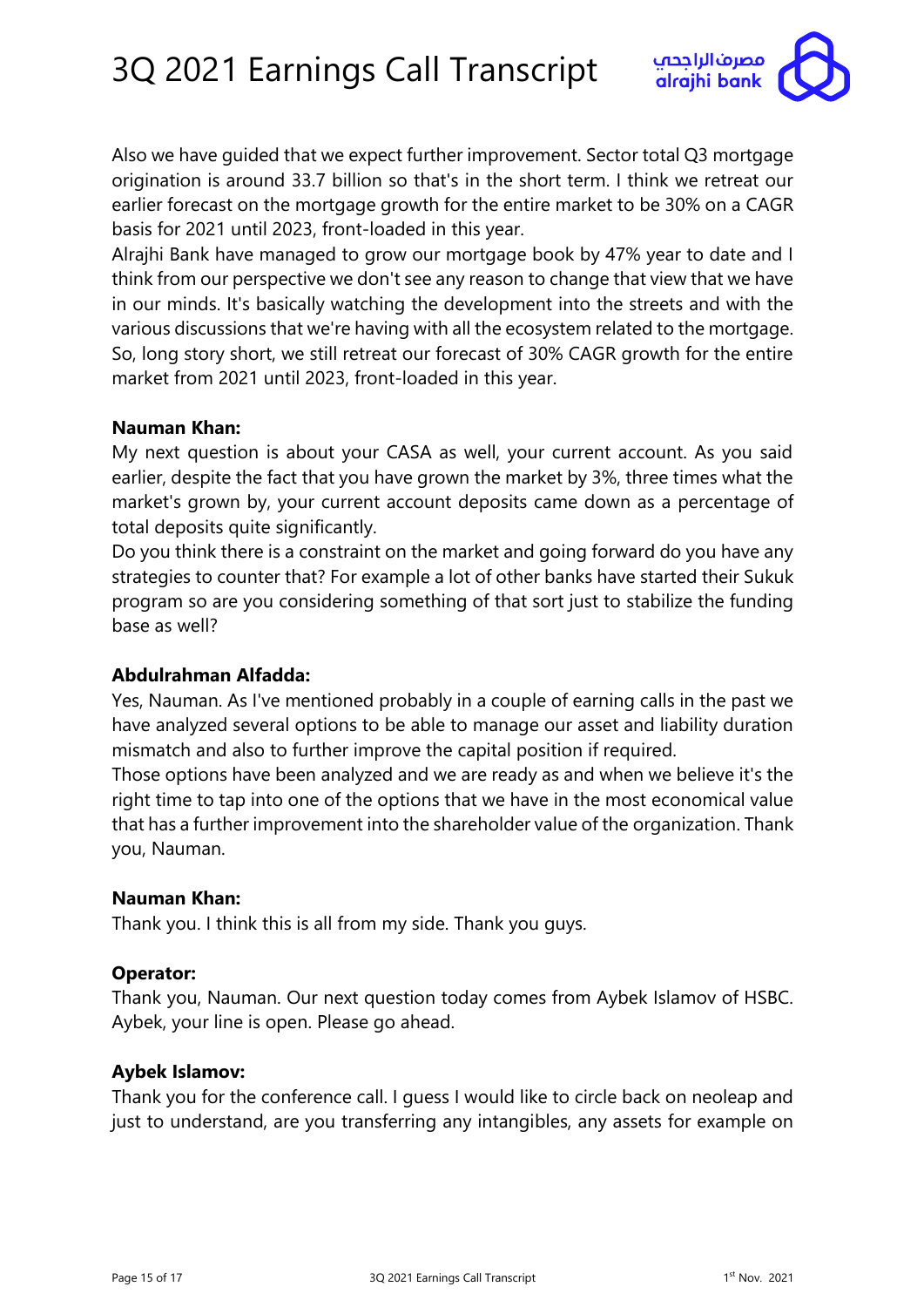

your POS network under the neoleap umbrella, what exactly is happening with neoleap? Or is it entirely a new start-up which is not carving out any intangibles or any fixed assets from Alrajhi Bank? That's my first question.

I think secondly, EMKAN finance, I'm just curious. You're showing very good growth in EMKAN finance subsidiary, which is a sign that customers are limit up on their debt ratios with the core bank and if they want to borrow more obviously they're going through the consumer finance channel.

Currently I've read somewhere in the news - correct me if it's wrong but currently you probably have around 150 or maybe 180,000 customers in EMKAN finance, using EMKAN finance products. So where do you see the customer count going two, three years from now, what are your projections? Obviously you know your customer base very well.

Also those who are taking EMKAN finance loans, are they purely unsecured like any other consumer finance product out there or are they competitive in Saudi Arabia? That's all. Thank you.

### **Waleed Almogbel:**

Thank you for your questions. For neoleap, as we mentioned in the beginning of the Q&A, neoleap is a digital payments company established from scratch, completely greenfield IT infrastructure, nothing to do with the bank for curving business or any communication or system from the bank. This is for neoleap.

For the EMKAN, I'm not sure about the number of customers that you are mentioning. I don't know from where you get it but EMKAN is one-year-old company. Yes, it is unsecured lending. The target market for EMKAN is the same as neoleap, which is for the segments that are not covered by the bank.

For the future of EMKAN, I believe it is too early to assess the portfolio. The credit appetite of this portfolio as it is completely as unsecured lending. We need more time to understand the non-salary transfer customer behavior. Thank you.

#### **Aybek Islamov:**

Thank you.

#### **Operator:**

Thank you. Aybek. This concludes today's Q&A so I would like to hand you back to the CEO for any closing remarks.

#### **Waleed Almogbel:**

Thank you, everyone dialing in and thank you again for your trust in us. We are very proud of our results and we will continue to focus on executing and achieving our strategic goals for this year and beyond.